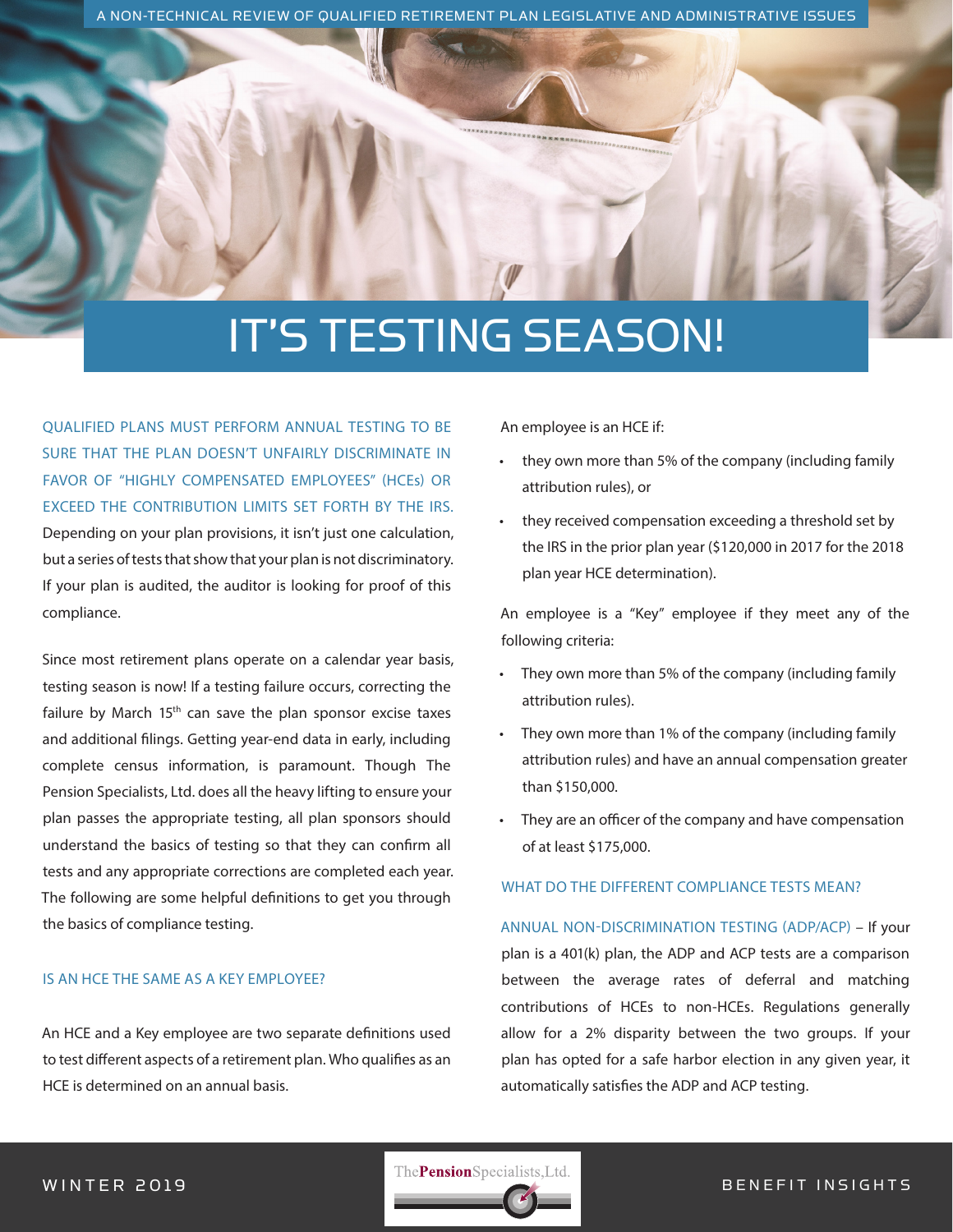ANNUAL DEFERRAL LIMIT – Regulations restrict the amount that an individual can defer into a retirement plan in any calendar year. For 2018, an individual could have deferred a maximum of \$18,500 and for those who attain or are over age 50 by December 31, 2018, an additional \$6,000 can be contributed. Any amounts in excess of the limits must be returned with the appropriate allocation of investment gains by April 15, 2019.

MINIMUM COVERAGE – Minimum coverage testing determines if the plan benefitted the required percentage of non-HCEs. This test is applied, not to the plan as a whole, but to each type of contribution; 401(k) contributions, matching, and employer profit sharing. Generally, each contribution type must meet 70% of the total number of non-HCEs that are not otherwise excludable. Examples of excludable employees are those governed under collective bargaining or non-resident aliens.

TOP-HEAVY TESTING - A plan is considered top-heavy if more than 60% of the benefits belong to "key employees." An annual test must be performed to determine if the key employees have more than 60% of the benefits or assets in the plan after certain allowable adjustments. If it is determined that the plan is top heavy, it must meet the top-heavy minimum contribution and vesting requirements.

ANNUAL ADDITIONS – Like most other aspects of retirement plans, the IRS sets the limit of how much can be contributed to any individual's account for a plan year. Contributions would include amounts from all sources such as 401(k), matching, and employer profit sharing, but also includes any amounts allocated as forfeitures. For 2018, the limit is \$55,000 for those under age 50 and \$61,000 for those eligible for catch-up contributions.

ALLOWABLE DEDUCTION LIMIT – Regulations restrict an employer's ability to contribute more than 25% of the sum of all participants' compensation to a retirement plan. This restriction only pertains to employer contributions. Employee contributions are disregarded.

GENERAL NON-DISCRIMINATION TESTING – This testing only applies to plans that allocated contributions on a formula which weights contributions in favor of certain employees. These types of plans are commonly referred to as "cross-tested" or "new comparability plans." If a plan uses a "uniform allocation formula," this testing may not apply.

Plan sponsors should be aware that sometimes other companies or plans must be aggregated to satisfy the tests listed above. If you have any questions about the tests, be sure to contact The Pension Specialists, Ltd. for further information.

#### **Upcoming Compliance Deadlines for Calendar-Year Plans (12 / 31)**

**28th**

### **February 2019**

**Form 1099-R** – The Form 1099-R is due for any distributions that that occurred during the 2018 calendar year. Note: Participant Loans that are in default may be considered "deemed" distributions and are reportable on Form 1099-R.

**15th**

#### **March 2019**

**ADP / ACP Corrective Testing** – This is the deadline for distributing contributions and earnings to participants as corrective measures to ADP and ACP testing for calendar year plans.

**Employer Contributions - Profit Sharing and matching** contributions must be deposited for 2018 amounts that will be deducted on the employer's tax return (unless employer returns are on extension).

#### **1st**

## **April 2019**

**Required Minimum Distributions** - Regulations require that a participant must receive a required minimum distribution (RMD) by April 1<sup>st</sup> of the year following the year in which the participant attains age 70 ½. Distributions may be delayed until actual retirement unless the participant is a 5% or more owner.

#### **15th**

**Excess Deferral Amounts** - If a participant makes salary deferral contributions in excess of the IRS-issued limits in any calendar year, the plan must return the excess amount plus earnings to the participant by April 15<sup>th</sup> of the year following the year in which the excess occurred. The limits for 2018 were \$18,500, or \$24,500 for those age 50 and over if the plan allowed for catch-up contributions.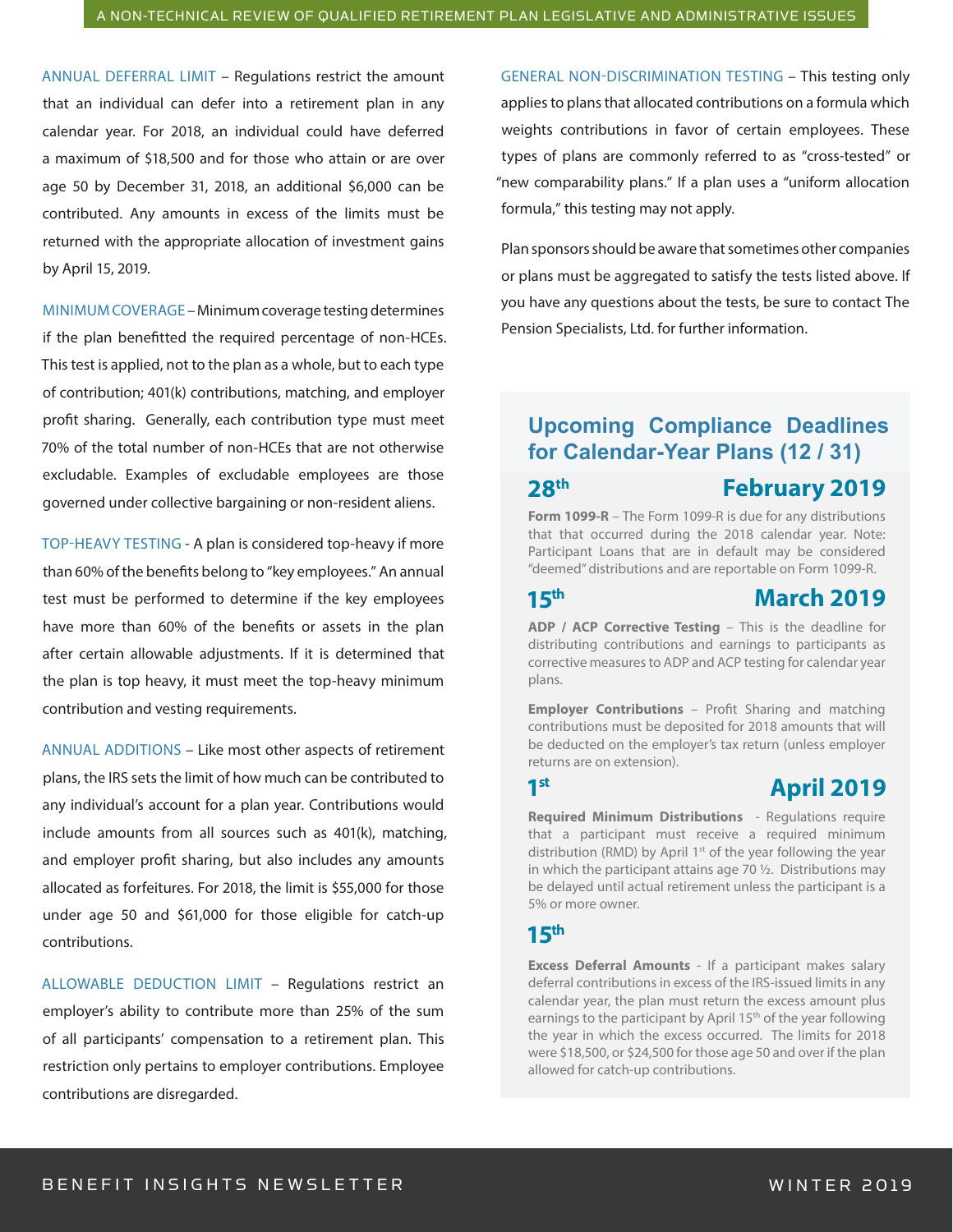

IF YOUR PLAN OFFERS A ROTH 401(K) PROVISION, YOUR PARTICIPANTS MIGHT ASK, "WHICH ONE IS BETTER FOR ME?" As the availability of Roth options in 401(k) plans and Roth contribution percentages continue to rise, it's important to be able to guide participants in making the right choice.

401(k) plans offer many advantages to participants; the ability for accounts to grow on a tax-deferred basis, the chance of receiving employer contributions in the form of a match or non-elective contribution, the ability to contribute even after attaining age 70 ½, and protections from bankruptcy. These benefits are consistent whether a participant chooses traditional or Roth contributions, or even both! So, what makes Roth and traditional routes different and what are the advantages and disadvantages of each?

Traditional 401(k) contributions, or those contributed on a pre-tax basis, have been the mainstay of the 401(k) plan since its inception in 1978. Today, more than 50 million workers are active participants in their employer's 401(k) plan and, until 2001, all contributed on a pre-tax basis. Pre-tax contributions are deducted from an employee's paycheck before the application of federal and state income taxes. (Pennsylvania is the only state that does not exempt 401(k) contributions from personal income tax.) These contributions, along with any employer contributions and investment gains, remain tax-deferred until withdrawal. At the time of withdrawal, the participant will pay all appropriate income taxes due. If withdrawals occur before age 59 ½, disability, or death, an additional early withdrawal penalty of 10% will apply.

On the contrary, Roth deferrals are contributed on an after-tax basis with the employee paying all current federal and state

taxes. Once contributed to, these accounts accumulate in the same fashion as traditional 401(k) accounts until withdrawal. With a Roth account, your contributions and their investment earnings can be withdrawn tax-free, provided the withdrawal does not occur before age 59 ½, disability, or death. Even with an early withdrawal, only the investment gains and employer contributions will be taxed as income and subject to the 10% penalty.

What is the attraction of utilizing Roth 401(k)? It's down to the individual participant's tax situation. For young employees, who's income and tax rates are low, paying the tax now makes sense. Chances are, their tax rates will be higher in the future. For those with many years to retirement, the compounding of their investment gains will make up a far greater percentage of their account than their contributions. Being able to withdraw those funds tax-free can be very attractive. For participants who are paying a high tax rate currently and might be closer to retirement, Roth may not be so attractive. One exception might be if the participant plans to leave the Roth as a legacy to their heirs, who can then stretch out the tax-free growth over their lifetime.

Participants don't have to choose one option over the other. Many participants choose to split their deferrals by contributing some on a pre-tax basis and some on a Roth basis, thereby hedging their bets on what future tax rates might bring.



IN 2018, THE 401(k) PLAN CELEBRATED ITS 40TH BIRTHDAY! Though extremely popular today, 401(k) plans came about almost by accident. IRC Section 401(k) was passed into law as part of the Revenue Act of 1978 and was included to limit executive compensation. However, in 1980, Ted Benna of the